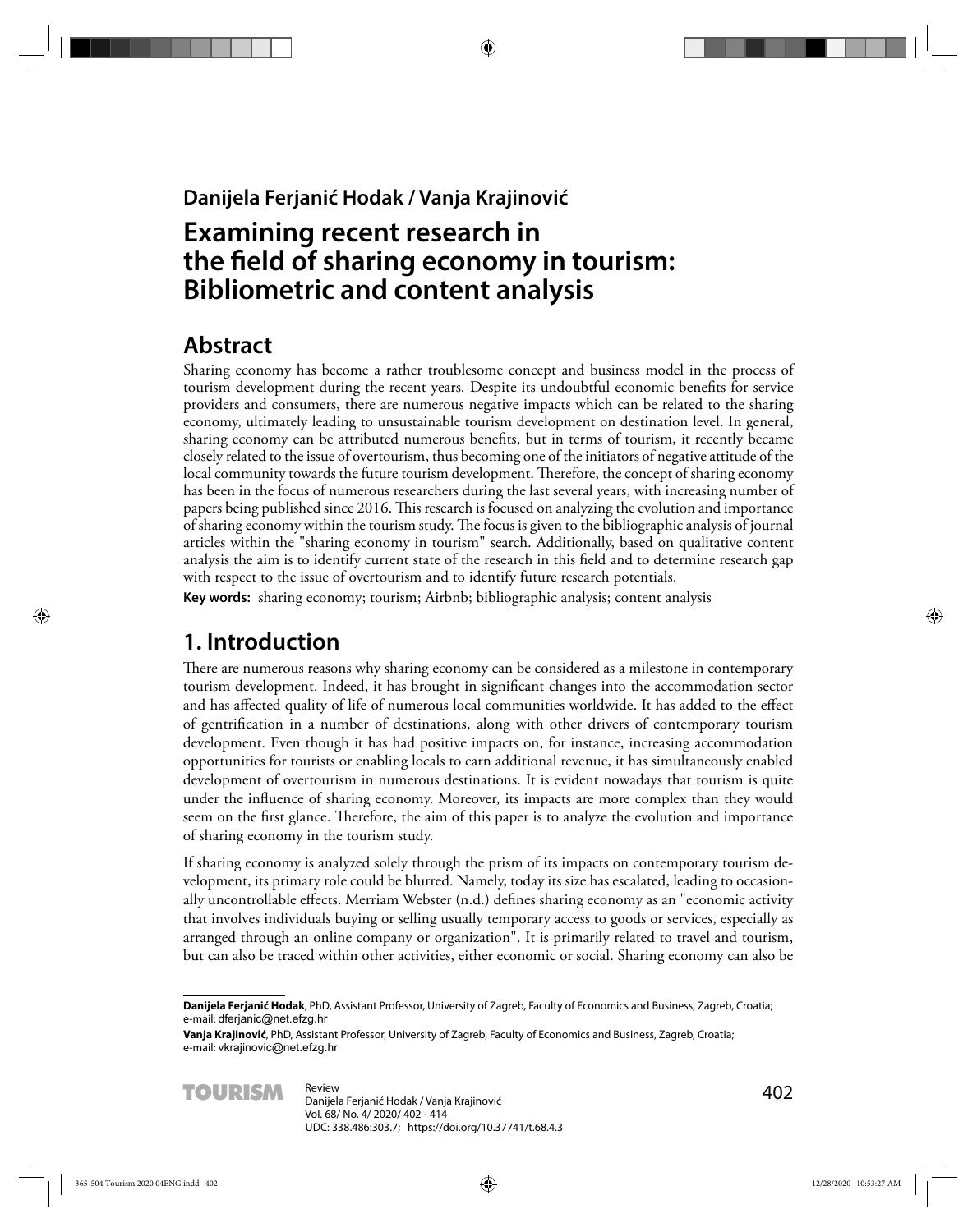defined as "an economic model defined as a peer-to-peer based activity of acquiring, providing, or sharing access to goods and services that is often facilitated by a community-based on-line platform" (Investopedia, n.d.). The basic presumption of sharing economy lies in its ability to share goods and services without owning them. According to Marr (2016), in the future we will tend to be the owners of much less and will be willing to share much more. Indeed, it seems as though the issue of owning will become less important in the future, the focus will rather be shifted towards possibilities of sharing.

However, in terms of tourism, as Heo (2016) stated, sharing economy as a concept "blurred the boundaries between consumers and service providers as well as local residents and business entities in destinations". This has led to rather overwhelming impacts of sharing economy, primarily through extensive impacts on accommodation supply, but also to increasing possibilities of including properties on online platforms available for others to share. Today it is quite difficult to take a clear standpoint regarding the importance and effects of sharing economy on destination level. It is still not possible to say if the sharing economy is a ban or blessing for tourism, since it affects destinations and service providers to a large extent. However, it seems rational to claim that sharing economy had added to the increased impacts of excessive number of tourist arrivals in destinations. As claimed by Moreno-Gil and Coca-Stefaniak (2020), sharing economy has impacts on all segments of tourism supply – accommodation, transport, food and beverage, tour guides, etc. Furthermore, Goodwin (2017) clearly indicates that sharing economy, primarily Airbnb, is among key initiators of overtourism in destinations. Among the biggest and most negative effects he emphasizes problems in the housing market, which consequently forces up rents and displaces those with low income, ultimately creating disturbance in residential neighborhoods. As such, it is possible to conclude that sharing economy has had numerous eff ects on socio-economic characteristics of destinations. Nevertheless, at the same time, tourism demand was given much more possibilities for spending their vacation, depending on their budget, lifestyle, beliefs, etc.

Perkumienė and Pranskūnienė (2019) point out that the conflict between locals and entrepreneurs is often initiated with the imbalance of their interests. The third part of that relationship is given to tourists themselves. Since locals are often unsatisfied with consequences of sharing economy and its effects on their living conditions, they tend to express that with negative attitude towards tourism, which in turn leads to decreased level of satisfaction of all stakeholders involved in the process. Furthermore, Koens, Postma, and Papp (2018) claim that overtourism will not be solved by implementing technological or smart solutions alone. Namely, new technologies (among which sharing economy can be listed) tend to intensify specific issues of overtourism in cities.

Additionally, it is possible to emphasize that sharing economy has also had impact on the growth of party tourism in destinations, even if such development model was not necessarily in the focus of stakeholders' interests. For instance, along with the growth of budget airlines and social media, sharing economy has led to diversification of tourism market, enabling party tourism to be introduced as a tourism product, occasionally disrupting local livelihoods (Pinke-Sziva, Smith, Olt, & Berezvai, 2019). In general, it is possible to argue that sharing economy, along with other factors, has influenced the increase in tourist numbers and consequently has had impact on temporal and spatial concentration of tourists in certain destinations. In such circumstance, an increasing engagement in tourism dominated activities occurred, resulting with overcrowding, most easily visible in destinations such as Barcelona, Berlin, London, Venice, Dubrovnik, etc. (Panayiotopoulos & Pisano, 2019). A comprehensive analysis of how overtourism has been researched in current tourism literature is provided by Veríssimo et al. (2020), emphasizing that the term is dominantly given negative meaning and is dominantly caused by the emergence of sharing economy in all components of tourism supply.



**TOURISM** Review<br>
Danijela Ferjanić Hodak / Vanja Krajinović **1988 - 1988 - 1988 - 1988 - 1988 - 1988 - 1988 - 1988** Vol. 68/ No. 4/ 2020/ 402 - 414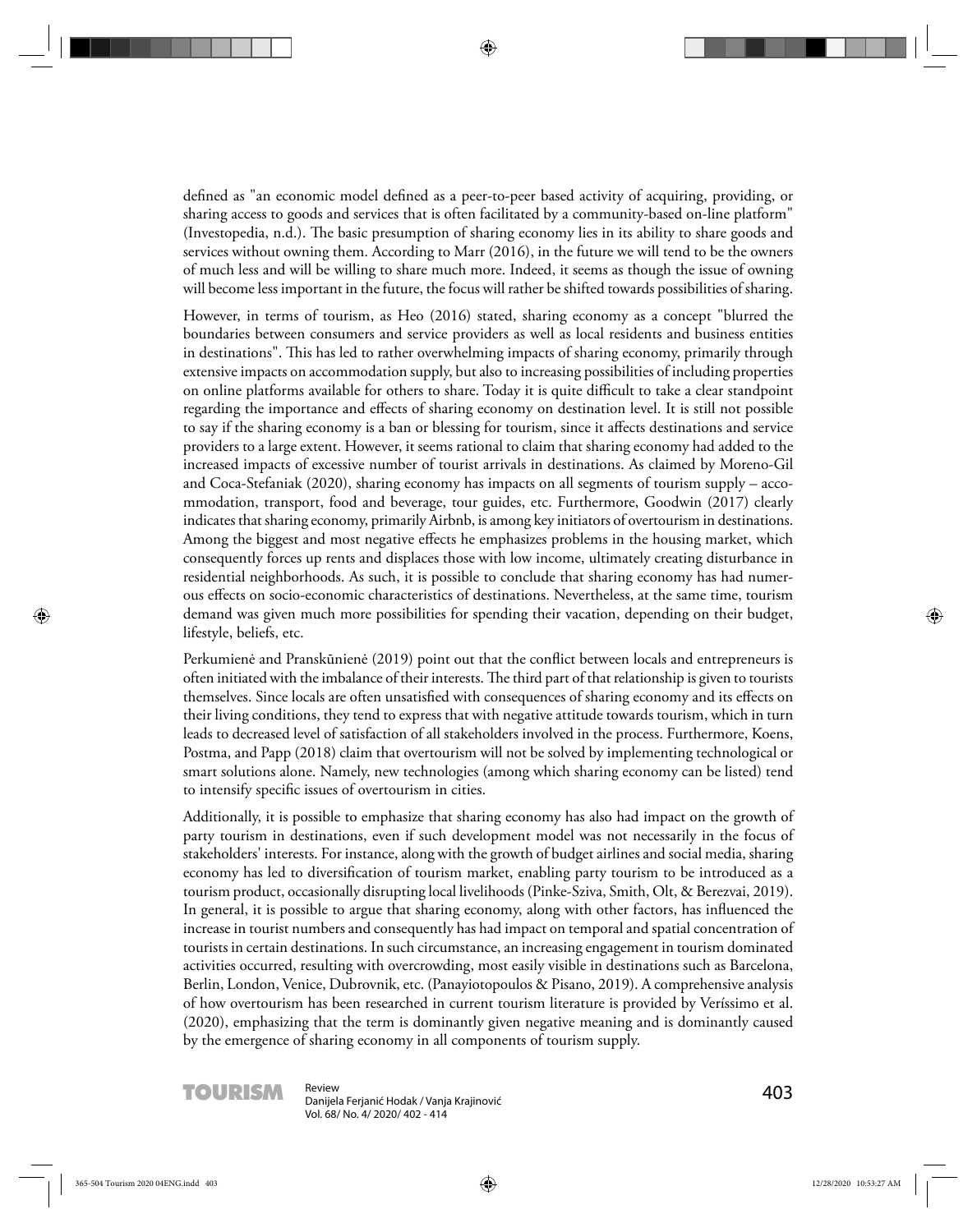The impact and importance of sharing economy have come into research focus in 2013, but have become more profound since 2016. On the other side, overtourism has come into research focus in 2017, with increasing number of papers being published since 2018. Based on the former findings, the main research questions of this paper are: *Does the research support the development and importance of sharing economy in tourism? Additionally, which areas are in the focus of researchers' interest*? Based on the bibliographic study and content analysis of published papers within this field, the aim is to provide an overview of the existing findings related to sharing economy, its importance and focus in contemporary research and to determine future potentials of research within this field.

## **2. Methodology**

Before conducting the content analysis of chosen papers, the authors provide bibliographic analysis of journal articles within the "sharing economy in tourism" search. The data was collected from Scopus database on 24 February 2020. The search (title, abstract, key words) resulted with 305 articles for the period from 2009 until 2020. To get an insight into the research conducted in the field of sharing economy, the authors have used several criteria such as: publication year, research area and country/ territory of the authors. The increasing interest and focus of the researchers on the sharing economy is evident from 2016 onwards. From 2016 until 2020 as much as 85% of the total number of analyzed journal articles were published. The number of articles almost doubled in 2019 in relation to 2018, as showed in Figure 1.





Source: Scopus database.

Analyzed articles were published in 157 different journals within 20 different research areas, which indicates that sharing economy is quite complex and multidisciplinary area. Research areas closely related to sharing economy in tourism involve environmental sciences, computer science and earth and planetary science. This outcome was rather expected, due to the fact that sharing economy in tourism is boosted by technology on the one hand, but also affects the nature to a large extent on the other. Nevertheless, more than one third of all articles is published in 13 journals (11 of them are tourism related, while 2 are published in the field of economy). All research areas with published articles on sharing economy in tourism are shown in Figure 2.



**TOURISM** Review<br>
Danijela Ferjanić Hodak / Vanja Krajinović **1988 - 1999 - 1999 - 1999 - 1999 - 1999 - 1999 - 1999** Vol. 68/ No. 4/ 2020/ 402 - 414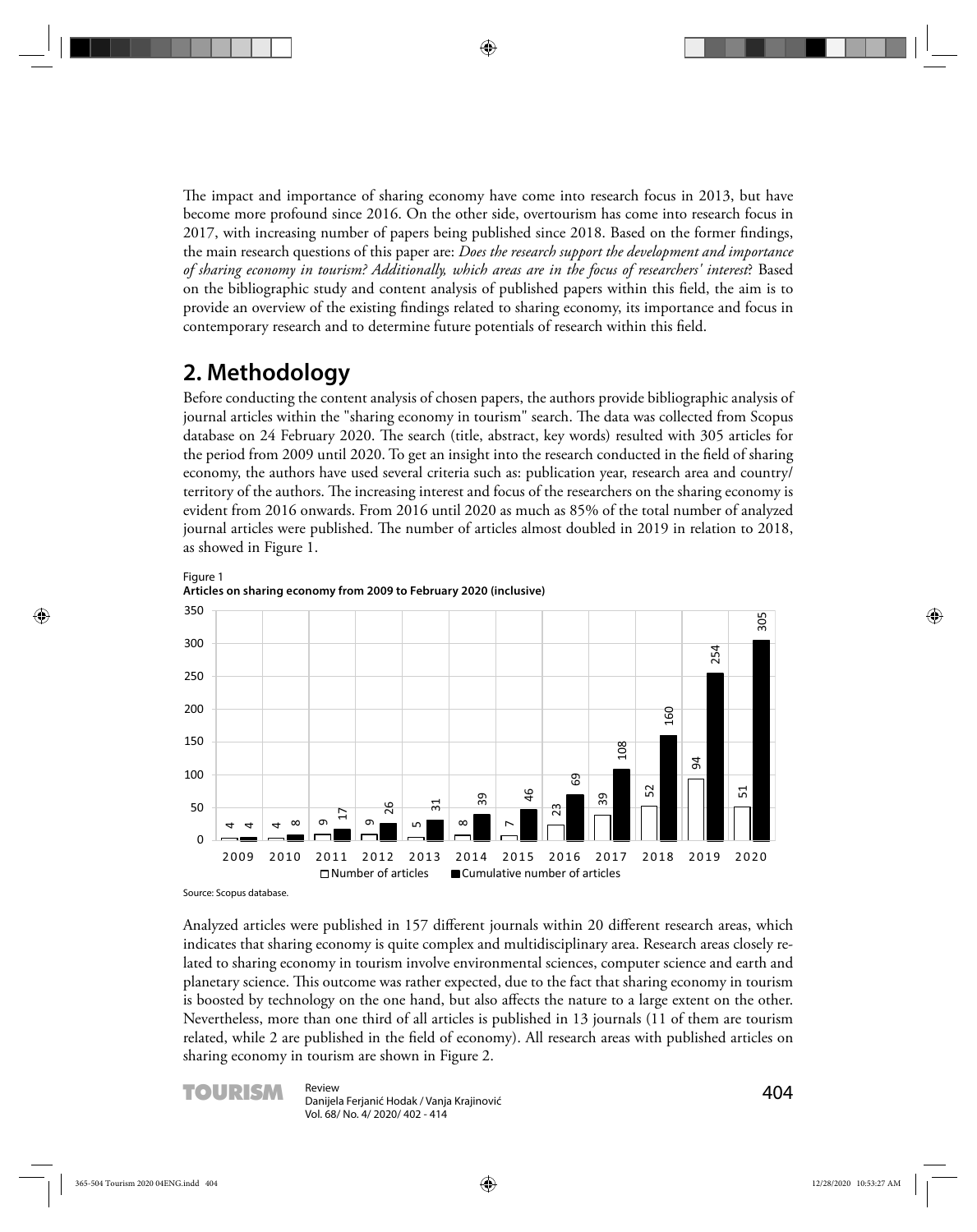200 100% 180 90% 80% 160 70%  $14<sub>0</sub>$  $120$ 60% 100 50% 80 40% 60  $30%$ 20% 40 20 10%  $\mathbf 0$  $0%$ · Engineering · Mathematics Environmental science · Earth and planetary sciences Business, management · Computer science · Economics, econometrics biological sciences Decision sciences · Materials science · Social sciences · Energy · Agricultural and Arts and humanities · Medicine Physics and astronomy • Chemistry · Biochemistry, genetics · Multidisciplinary · Neuroscience · Psychology and molecular biology and accounting and finance

Figure 2 **Areas with published articles on sharing economy in tourism** 

Source: Scopus database.

When it comes to the authors' country/territory of origin, there are 60 different countries on the list. First eleven countries on the list account for more than 80% of all articles (United States (50), Spain (33), Australia (29), China (27), United Kingdom (27), Italy (20), Germany (16), Austria (14), South Africa (14), Netherlands (12) and Portugal (11)). Those countries represent leading receiving tourism markets on global level and have been significantly affected by the increasing impacts of sharing economy. Therefore, the interest of researchers from those countries corresponds with the increasing significance of sharing economy in those markets, especially within the accommodation sector.

Following the bibliographic analysis, the authors conducted citation analysis which resulted with 29 articles cited more than 30 times. This was the criteria for the sample selected for the content analyses, which "enables the researchers to uncover concepts, themes and relationship in the analyzed articles" (Krippendorf, 2012) and to provide valid and trustworthy results.



**TOURISM** Review<br>
Danijela Ferjanić Hodak / Vanja Krajinović **1988 - 1988 - 1988 - 1988 - 1989 - 1989 - 1989 - 1988** Vol. 68/ No. 4/ 2020/ 402 - 414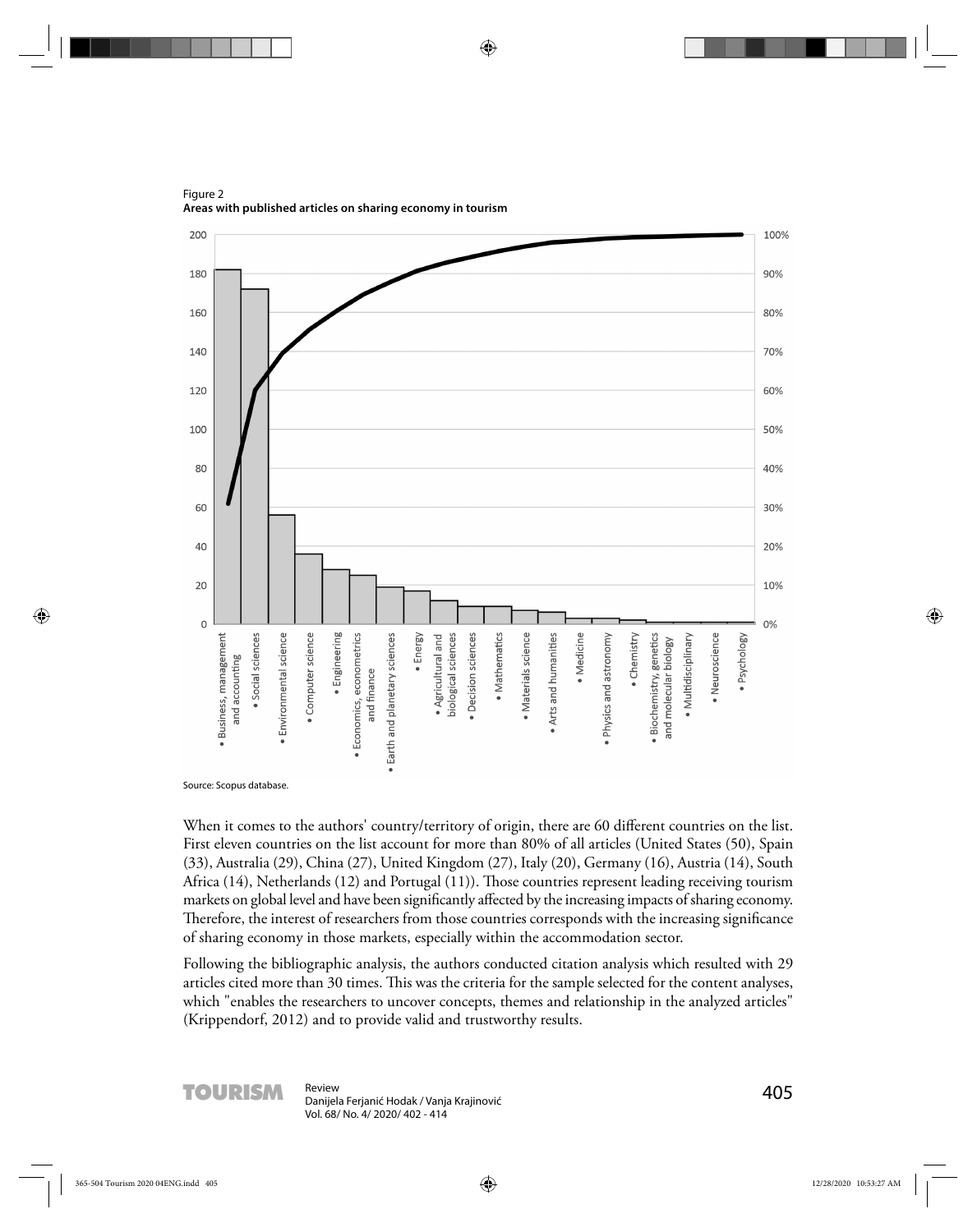# **3. Findings**

After the detailed insight into all 29 articles, 6 of them were excluded from further analysis as they have not been related to the sharing economy in tourism. Table 1 contains data about authors and title of the article, year of publication, name of the journal, number of citations in Scopus, geographic area of research, research subject, methodology and short overview of research results. The main conclusions of the analysis are discussed below.

Table 1

| Top 23 most cited articles on sharing economy in tourism |  |
|----------------------------------------------------------|--|
|----------------------------------------------------------|--|

| ٤              | <b>Authors</b>                                                                                    | Ě                                                                                                                                                   | publication<br>Year of | Journal                                                         | Citations in<br>Scopus | Geographic<br>area of<br>research | Research<br>subject                             | Methodology                                                                                           | Research<br>results                                                                                                                                                                                                                                                                                                       |
|----------------|---------------------------------------------------------------------------------------------------|-----------------------------------------------------------------------------------------------------------------------------------------------------|------------------------|-----------------------------------------------------------------|------------------------|-----------------------------------|-------------------------------------------------|-------------------------------------------------------------------------------------------------------|---------------------------------------------------------------------------------------------------------------------------------------------------------------------------------------------------------------------------------------------------------------------------------------------------------------------------|
| $\mathbf{1}$   | Ert, E.,<br>Fleischer, A.,<br>& Magen, N.                                                         | Trust and<br>reputation in<br>the sharing<br>economy:<br>The role of<br>personal<br>photos in<br>Airbnb                                             | 2016                   | Tourism<br>Management                                           | 351                    | Israel                            | Airbnb                                          | Exploring<br>demand:<br>primary research;<br>on-line survey<br>and experiment;<br>regression          | Based on the trust gained<br>through host's personal photo, it<br>is possible to increase the price of<br>the listing and to expect it to be<br>chosen. Additionally, the authors<br>concluded that host's reputation<br>does not influence listing price<br>and/or likelihood of consumer<br>booking.                    |
| $\overline{2}$ | Cheng, M.                                                                                         | Sharing<br>economy:<br>A review and<br>agenda for<br>future research                                                                                | 2016b                  | <i>International</i><br>Journal of<br>Hospitality<br>Management | 222                    | $\prime$                          | $\prime$                                        | Secondary<br>research;<br>co-citation<br>analysis;<br>content analysis                                | This paper is based upon a<br>thorough review of the sharing<br>economy literature. Additionally,<br>it adds to the knowledge about<br>the sharing economy field.                                                                                                                                                         |
| 3              | Tussyadiah,<br>I.P. &<br>Pesonen, J.                                                              | Impacts of<br>Peer-to-Peer<br>Accommodation<br>Use on Travel<br>Patterns                                                                            | 2016                   | Journal<br>of Travel<br>Research                                | 189                    | USA and                           | peer-<br>to-peer<br>Finland laccommo-<br>dation | Exploring<br>demand:<br>primary research;<br>on-line survey;<br>factor analysis                       | Research results indicate that<br>social and economic aspects of<br>P2P accommodation affect the<br>process of destination selection,<br>increase travel frequency, duration<br>of stay and quality and quantity of<br>activities in destination.                                                                         |
| 4              | Gutiérrez, J.<br>García-Palo-<br>mares, J. C.,<br>Romanillos,<br>G., & Salas-<br>Olmedo.<br>M. H. | The eruption of<br>Airbnb in tourist<br>cities: Compar-<br>ing spatial pat-<br>terns of hotels<br>and peer-to-peer<br>accommodation<br>in Barcelona | 2017                   | Tourism<br><b>Management</b>                                    | 145                    | Spain                             | Airbnb                                          | Analysis<br>of data<br>driven form<br>Inside Airbnb:<br>regression<br>analysis                        | Research results indicate that<br>Airbnb predominates around<br>Barcelona's main hotel axis and<br>hotels predominate in some pe-<br>ripheral areas of the city. Authors<br>have found correlation between<br>expansion of Airbnb in certain<br>parts of the city and increase of<br>tourism activity in that same areas. |
| 5              | Oskam,<br>J. & Boswijk,<br>А.                                                                     | Airbnb: the<br>future of net-<br>worked hospital-<br>ity businesses                                                                                 | 2016                   | Journal of<br>Tourism<br><b>Futures</b>                         | 141                    | $\prime$                          | Airbnb                                          | Scenario<br>workshops;<br>delphi panel;<br>Global<br>business Network<br>("scenario cross")<br>method | Authors arque that protection<br>of oligopolistic markets will slow<br>down or even disable develop-<br>ment of sharing economy; they<br>propose more receptive policies.                                                                                                                                                 |
| 6              | Heo, C.Y.                                                                                         | Sharing<br>economy and<br>prospects in<br>tourism research                                                                                          | 2016                   | Annals of<br>Tourism<br>Research                                | 105                    | $\prime$                          | $\prime$                                        | Secondary<br>research                                                                                 | The authors discuss current trends<br>in the sharing economy field and<br>its impacts on tourism develop-<br>ment.                                                                                                                                                                                                        |
| $\overline{7}$ | Germann<br>Molz, J.                                                                               | Social network-<br>ing technologies<br>and the moral<br>economy of<br>alternative tour-<br>ism: The case of<br>couchsurfing.org                     | 2013                   | Annals of<br>Tourism<br>Research                                | 98                     | $\prime$                          | Couch-<br>surfing                               | Interview                                                                                             | This analysis emphasizes impor-<br>tance of trust and intimacy as<br>a basis for engaging into moral<br>economy.                                                                                                                                                                                                          |

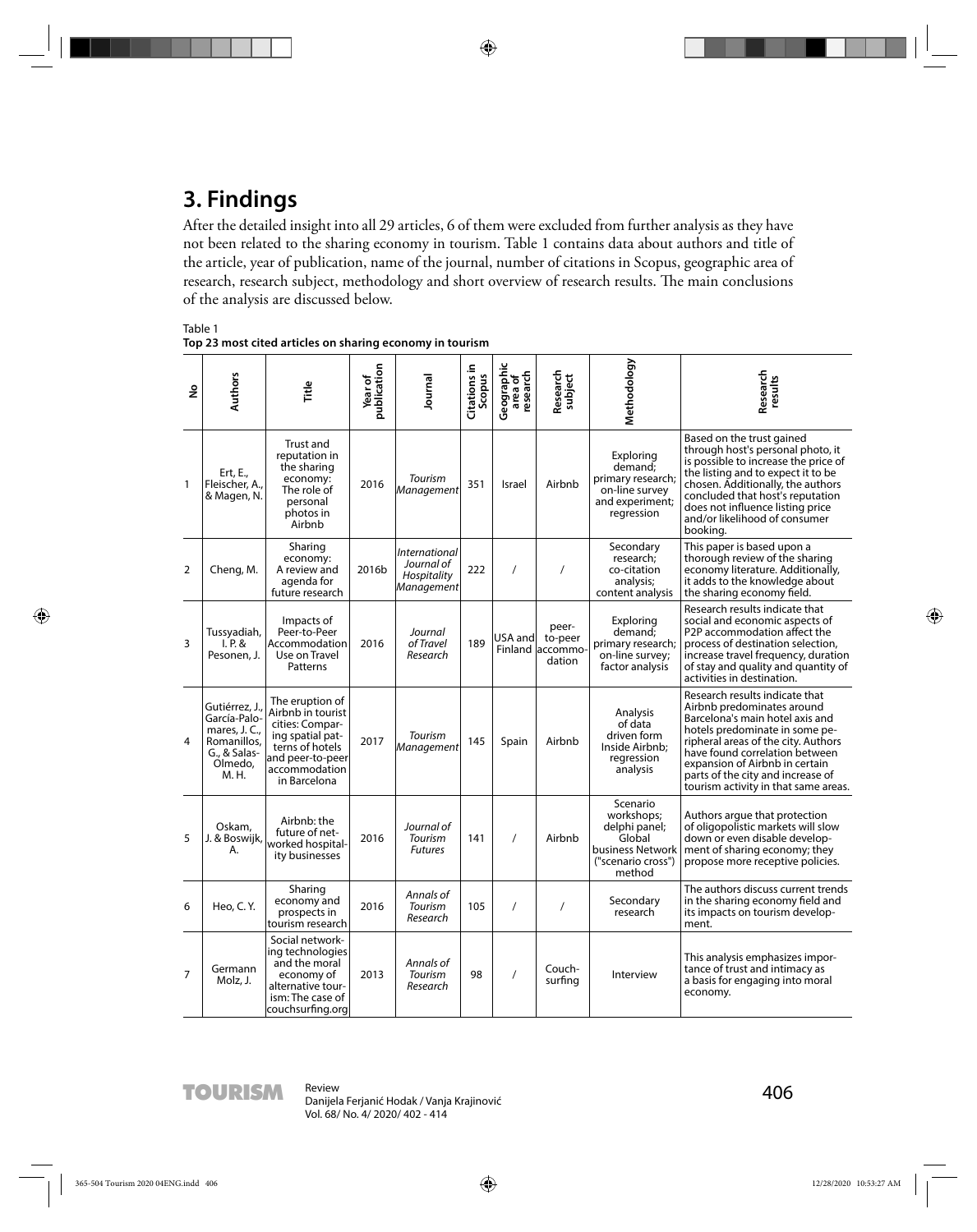| å  | <b>Authors</b>                                         | <b>Title</b>                                                                                                                                    | publication<br>Year of | Journal                                                                                  | Citations in<br>Scopus | Geographic<br>area of<br>research | Research<br>subject                            | Methodology                                                                                                                                    | Research<br>results                                                                                                                                                                                                                                          |
|----|--------------------------------------------------------|-------------------------------------------------------------------------------------------------------------------------------------------------|------------------------|------------------------------------------------------------------------------------------|------------------------|-----------------------------------|------------------------------------------------|------------------------------------------------------------------------------------------------------------------------------------------------|--------------------------------------------------------------------------------------------------------------------------------------------------------------------------------------------------------------------------------------------------------------|
| 8  | Liang, S.,<br>Schuckert,<br>Chen, C.-C.                | Be a<br>"Superhost":<br>The impor-<br>tance of badge<br>M., Law, R., & systems for peer-<br>to-peer rental<br>accommoda-<br>tions               | 2017                   | Tourism Man-<br>agement                                                                  | 82                     | China                             | Airbnb                                         | Regression<br>models                                                                                                                           | Research results indicate two<br>main characteristics of the<br>"Superhost" badge - firstly, it<br>attracts more positive ratings and<br>secondly, quests are keen to spend<br>more money on such accommoda-<br>tion.                                        |
| 9  | Gant, A.C.                                             | Holiday<br>Rentals:<br>The New<br>Gentrification<br><b>Battlefront</b>                                                                          | 2016                   | Sociological<br>Research<br>Online                                                       | 82                     | Spain                             | Airbnb                                         | Secondary data<br>(Airbnb and Inside<br>Airbnb);<br>primary research;<br>case study; survey                                                    | The research indicates negative ef-<br>fect of sharing economy, reflected<br>in the displacement effect. Ad-<br>ditionally, as residents move out,<br>tourist investors become the only<br>buyers.                                                           |
| 10 | Tussyadiah,<br>I. P. & Pe-<br>sonen, J.                | Drivers and<br>barriers of<br>peer-to-peer<br>accommodation<br>stay-an explor-<br>atory study with<br>American and<br><b>Finnish travellers</b> | 2018                   | Current Issues<br>in Tourism                                                             | 76                     | USA and                           | peer-<br>to-peer<br>Finland accommo-<br>dation | Exploring de-<br>mand;<br>primary research;<br>on-line survey;<br>factor analysis                                                              | This research emphasized that<br>two factors initiate the use of P2P<br>accommodation - social appeal<br>and economic appeal. The barriers<br>emphasized in the article include<br>issues of trust, efficacy and famil-<br>iarity with the system, and cost. |
| 11 | Mody, M. A.,<br>Suess, C., &<br>Lehto, X.              | The accommo-<br>dation experi-<br>encescape: a<br>comparative<br>assessment<br>of hotels and<br>Airbnb.                                         | 2017                   | <i>International</i><br>Journal of<br>Contempo-<br>rary Hospital-<br>ity Manage-<br>ment | 70                     | <b>USA</b>                        | Airbnb                                         | Exploring<br>demand;<br>primary research;<br>on-line survey;<br>structural equa-<br>tion modeling                                              | The authors emphasize that<br>Airbnb outperforms the hotel<br>industry in dimensions of seren-<br>dipity, localness, communitas and<br>personalization.                                                                                                      |
| 12 | So, K. K. F.,<br>Oh, H. &<br>Min, S.                   | Motivations<br>and constrains<br>of Airbnb<br>consumers:<br>Findings form a<br>mixed-methods<br>approach                                        | 2018                   | Tourism<br>Management                                                                    | 68                     | <b>USA</b>                        | Airbnb                                         | Exploring<br>demand; primary<br>research; qualita-<br>tive and quantita-<br>tive; focus groups;<br>on-line survey;<br>PLS                      | The results of this particular<br>study suggest variables for<br>better understanding of<br>the overall attitude toward<br>Airbnb.                                                                                                                           |
| 13 | Karlsson,<br>L., Kemper-<br>man, A., &<br>Dolnicar, S. | May I sleep<br>in your bed?<br>Getting<br>permission<br>to book                                                                                 | 2017                   | Annals of<br>Tourism<br>Research                                                         | 46                     | Austra-<br>lia                    | Airbnb                                         | Primary research;<br>research of tour-<br>ism supply; online<br>questionnaire; the<br>dependent vari-<br>able – choice of a<br>booking request | Results of the study reviled quite<br>high percentage of booking<br>rejection; majority of hosts have<br>rejected actual booking requests<br>through peer-to-peer networks.                                                                                  |
| 14 | Forno, F. &<br>Garibaldi, R.                           | Sharing<br>Economy<br>in Travel and<br>Tourism:<br>The Case of<br>Home-Swapping<br>in Italy                                                     | 2015                   | Journal<br>of Quality<br>Assurance in<br>Hospitality &<br>Tourism                        | 45                     | Italy                             | Home-<br>swapping                              | Primary research;<br>research of<br>tourism supply;<br>online question-<br>naire; research<br>of motivation of<br>home-swappers                | This study emphasizes that, while<br>budget concern is a key variable<br>of the increase of home-exchange<br>tourism, such way of travelling<br>attracts specific and defined inter-<br>ests and lifestyle and relies heavily<br>on the question of trust.   |
| 15 | Postma,<br>A. & Schm-<br>uecker, D.                    | Understanding<br>and overcoming<br>negative impacts<br>of tourism in city<br>destinations:<br>conceptual mod-<br>el and strategic<br>framework  | 2017                   | Journal of<br>Tourism<br><b>Futures</b>                                                  | 43                     | Ger-<br>many                      | Airbnb                                         | Secondary re-<br>search:<br>research of<br>tourism supply<br>and demand;<br>developing<br>conceptual model                                     | This study deals with impacts<br>of potential aspects of visitor<br>pressure in city tourism.                                                                                                                                                                |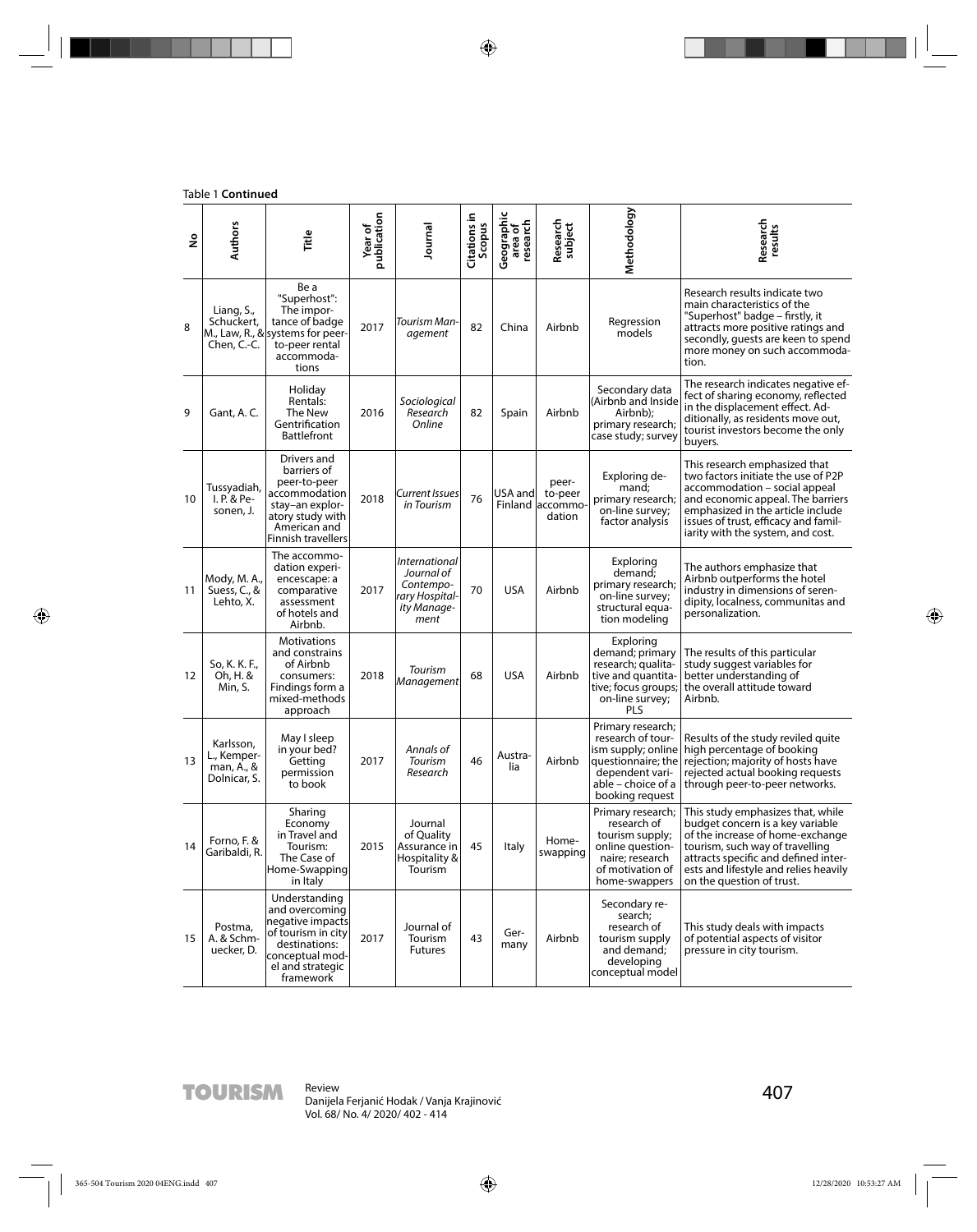#### Table 1 **Continued**

| $\frac{1}{2}$ | <b>Authors</b>                                                                             | Title                                                                                                                                                                                    | publication<br>Year of | Journal                                                                              | Citations in<br>Scopus | Geographic<br>area of<br>research | Research<br>subject | Methodology                                                                                                                                                                                                 | Research<br>results                                                                                                                                                                                                         |
|---------------|--------------------------------------------------------------------------------------------|------------------------------------------------------------------------------------------------------------------------------------------------------------------------------------------|------------------------|--------------------------------------------------------------------------------------|------------------------|-----------------------------------|---------------------|-------------------------------------------------------------------------------------------------------------------------------------------------------------------------------------------------------------|-----------------------------------------------------------------------------------------------------------------------------------------------------------------------------------------------------------------------------|
| 16            | Wegmann, J.<br>& Jiao, J.                                                                  | Taming Airbnb:<br>Toward guiding<br>principles for<br>local regula-<br>tion of urban<br>vacation rentals<br>based on empiri-<br>cal results from<br>five US cities                       | 2017                   | Land Use<br>Policy                                                                   | 43                     | <b>USA</b>                        | Airbnb              | Secondary re-<br>search;<br>research of<br>tourism supply;<br>analysis was<br>focused on<br>multicity<br>comparison                                                                                         | This study focuses on<br>introducing new regulations<br>and enforcement mechanisms<br>which would enable that benefits<br>of urban rental are greater than its<br>negative consequences.                                    |
| 17            | Bridges, J. &<br>Vásquez, C.                                                               | If nearly all<br>Airbnb reviews<br>are positive,<br>does that make<br>them meaning-<br>less?                                                                                             | 2018                   | Current<br>Issues in<br>Tourism                                                      | 42                     | <b>USA</b>                        | Airbnb              | Secondary<br>research;<br>research of both<br>supply and<br>demand; analysis<br>of 400 publicly<br>available reviews<br>posted on<br>Airbnb.com;<br>content and<br>language analysis<br>of reviews          | This study emphasizes that the<br>high star ratings do not contain<br>enough data for making an<br>informed choice, adding to the im-<br>portance of individual reviews as<br>a better tool for decision-making<br>process. |
| 18            | Cheng, M.                                                                                  | Current sharing<br>economy media<br>discourse in<br>tourism                                                                                                                              | 2016a                  | Annals of<br>Tourism<br>Research                                                     | 40                     | $\prime$                          | Airbnb,<br>Uber     | Research note                                                                                                                                                                                               | This study re-examines traditional<br>roles of tourists and locals and<br>puts them in the context of shar-<br>ing economy.                                                                                                 |
| 19            | Cheng, M. &<br>Foley, C.                                                                   | The sharing<br>economy and<br>digital discrimi-<br>nation: The case<br>of Airbnb                                                                                                         | 2018                   | International<br>Journal of<br>Hospital-<br>ity Manage-<br>ment                      | 40                     | $\prime$                          | Airbnb              | Research note                                                                                                                                                                                               | The focus of this study is to relate<br>to the issue of digital discrimina-<br>tion as compared to the over-<br>whelming growth of the sharing<br>economy and its impacts.                                                  |
| 20            | Martín<br>Martín, J.<br>M., Guaita<br>Martínez, J.<br>M., & Salinas<br>Fernández,<br>J. A. | An Analysis<br>of the Factors<br>behind the<br>Citizen's Attitude<br>of Rejection<br>towards Tourism<br>in a Context of<br>Overtourism<br>and Economic<br>Dependence on<br>This Activity | 2018                   | Sustain-<br>ability                                                                  | 38                     | Spain                             | $\prime$            | Primary research;<br>research of<br>tourism supply<br>(including local<br>community); semi-<br>structured face<br>to face interviews<br>to residents and<br>quantitative inter-<br>view to inhabit-<br>ants | This study focuses on negative<br>attitude towards tourism develop-<br>ment expressed by residents living<br>in rented apartments and have<br>been influenced by the increasing<br>rental prices.                           |
| 21            | Richard, B. &                                                                              | The future of<br>hotel chains:<br>Branded mar-<br>Cleveland, S. ketplaces driven<br>by the sharing<br>economy                                                                            | 2016                   | Journal of<br>Vacation<br>Marketing                                                  | 37                     |                                   | Airbnb              | Secondary<br>research; research<br>of tourism sup-<br>ply; developing<br>scenarios                                                                                                                          | This study emphasizes that offer-<br>ing a differentiated product in the<br>sphere of sharing economy stands<br>as an opportunity for traditional<br>hotel chains to increase their<br>market share.                        |
| 22            | Tussyadiah,<br>I. P. & Park, S.                                                            | When quests<br>trust hosts for<br>their words: Host<br>description and<br>trust in sharing<br>economy                                                                                    | 2018                   | Tourism<br>Manage-<br>ment                                                           | 34                     | <b>USA</b>                        | Airbnb              | Secondary<br>research: research<br>of tourism supply;<br>text mining tech-<br>niques                                                                                                                        | The focus of this study was to iden-<br>tify patterns in host self-presenta-<br>tion by focusing on the words they<br>use to describe themselves.                                                                           |
| 23            | Johnson,<br>A.-G. &<br>Neuhofer, B.                                                        | Airbnb – an<br>exploration of<br>value co-cre-<br>ation experienc-<br>es in Jamaica                                                                                                      | 2017                   | International<br>Journal of<br>Contem-<br>porary<br>Hospital-<br>ity Manage-<br>ment | 31                     | Jamaica                           | Airbnb              | Secondary re-<br>search; research of<br>tourism demand;<br>a qualitative<br>enquiry through<br>an online content<br>analysis                                                                                | As the demand for Airbnb services<br>increases, this has effect on local<br>community's earnings, employ-<br>ment and socio-cultural exchange.                                                                              |

Source: Scopus database.

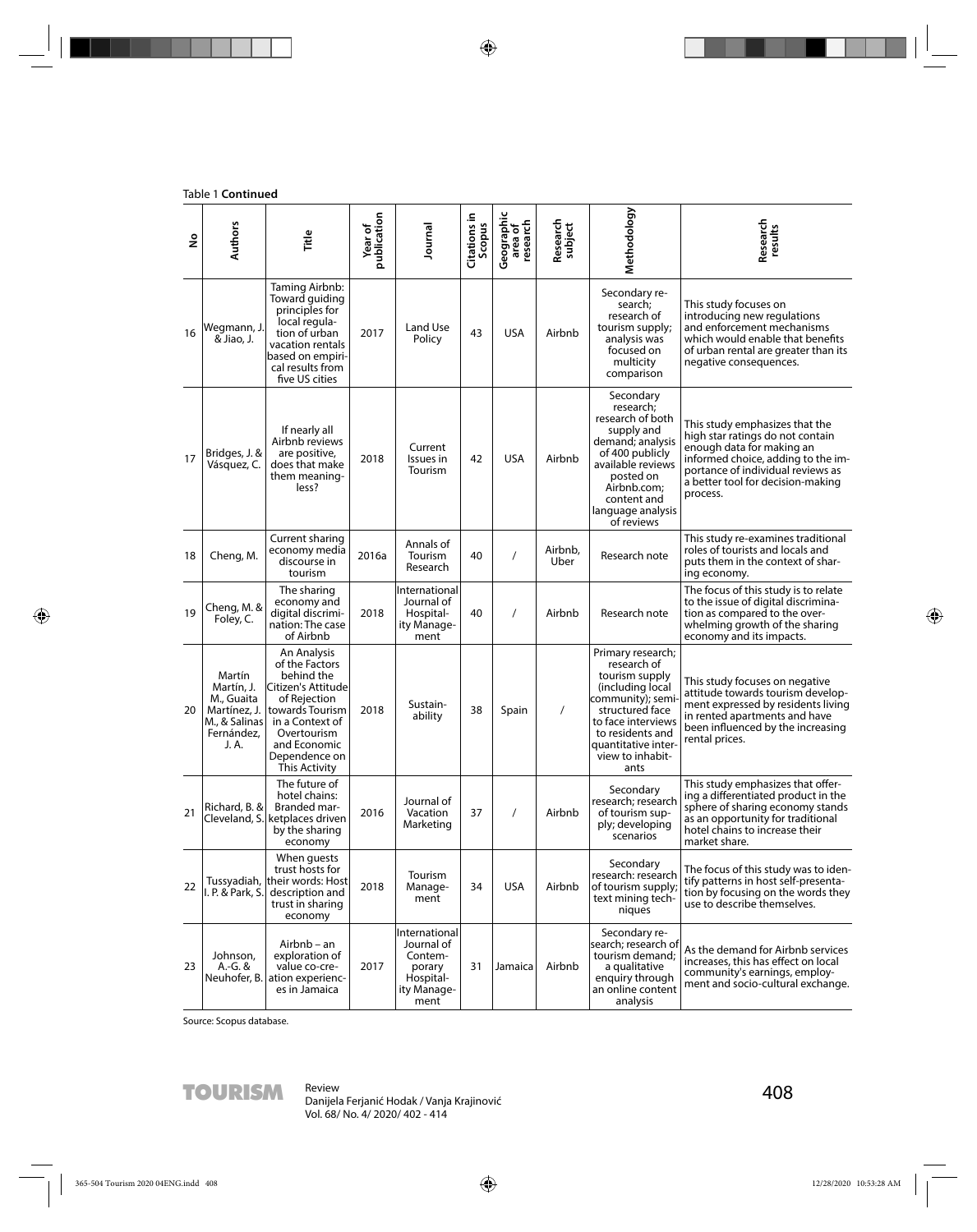Based on this analysis, it is possible to draw several conclusions about recent findings on sharing economy in tourism. Firstly, the majority of research (57%) is focused on secondary sources, mostly on publicly available reviews of different sharing economy platforms, which dominantly includes Airbnb and Inside Airbnb. Furthermore, Airbnb is in the focus of large number of papers, which is to a certain extent expected outcome, as accommodation is in the focus of sharing economy in tourism and Airbnb has a dominant role. According to PwC report (Osztovits, Kőszegi, Nagy, & Damjanovics, 2015), in 2015, every day as much as 140 000 people booked accommodation through Airbnb, "making it one of the largest providers of holiday accommodation in the world, valued at 24 billion dollars, overtaking the Marriott hotel chain, which has been valued at 21 billion dollars". Since its launch in 2008, Airbnb has registered an increase from 500 000 to 4 million users (in 2011 and 2013, respectfully). If one would analyse the number of papers focused on researching the Airbnb and its impacts on tourism development, a number of different researches could be addressed (among the most cited ones, e.g. Guttentag, 2015; Bae, Lee, Suh, & Suh, 2017; Cvelbar, Grün, & Dolnicar, 2017; Paulauskaite, Powell, Coca-Stefaniak, & Morrison, 2017; Priporas, Stylos, Vedanthachari, & Santiwatana, 2017; Adamiak, 2018; Gunter & Önder, 2018; Dogru, Mody, & Suess, 2019; Heo, Blal, & Choi, 2019; Oklevik et al., 2019; Cheng & Jin, 2019). This proves the growing importance of Airbnb and its impacts in different destinations worldwide.

The focus of analysed researches is oriented more on the supply side of the market (55%), but demand is also represented in the research. When analysing the content of the papers, it is possible to outline four areas which are in the focus of researchers:

- 1) Information communication technology
- 2) Consumer behaviour in sharing economy in tourism
- 3) Stakeholders in destination
- 4) Legal aspect of sharing economy in tourism.

*Information communication technology (1)* is one of the drivers and main elements of sharing economy in tourism. Therefore, it is one of the main research areas within the field. The majority of the IT research connected with sharing economy is based on secondary research, since the usage of IT provides creation of numerous databases. Provided results create a base for further development of IT solutions within sharing economy in tourism. Digital platforms are often used for the research on *consumer behaviour in sharing economy in tourism (2)*. Within this frequently researched area, researchers are focused on advantages and disadvantages of sharing economy for tourists, as well as on effects of sharing economy on travel behaviour, length of stay, activities in destination, etc. Supply side research is focused on *stakeholders in destination (3)*. Interrelation between hotel accommodation and peer-to-peer accommodation provides insight into the effects of sharing economy on hotel accommodation in destinations, as well as into differences between their business models. As already emphasized, sharing economy has been among the key initiators of overtourism in destinations. As such, it has had significant impact on the quality of life of the local communities in destinations. Recent studies within this field shift focus on local communities as a result of the increasing level of awareness about negative aspects of sharing economy in tourism, before all gentrification. Forth area of the research that can be emphasized involves *legal aspect of sharing economy in tourism (4)*. Countries are trying to find a balance to enable development of sharing economy on the one hand, but also to preserve traditional service providers in the destination on the other.



**TOURISM** Review<br>
Danijela Ferjanić Hodak / Vanja Krajinović **1988 - 1988 - 1988 - 1988 - 1989 - 1989 - 1989 - 1988** Vol. 68/ No. 4/ 2020/ 402 - 414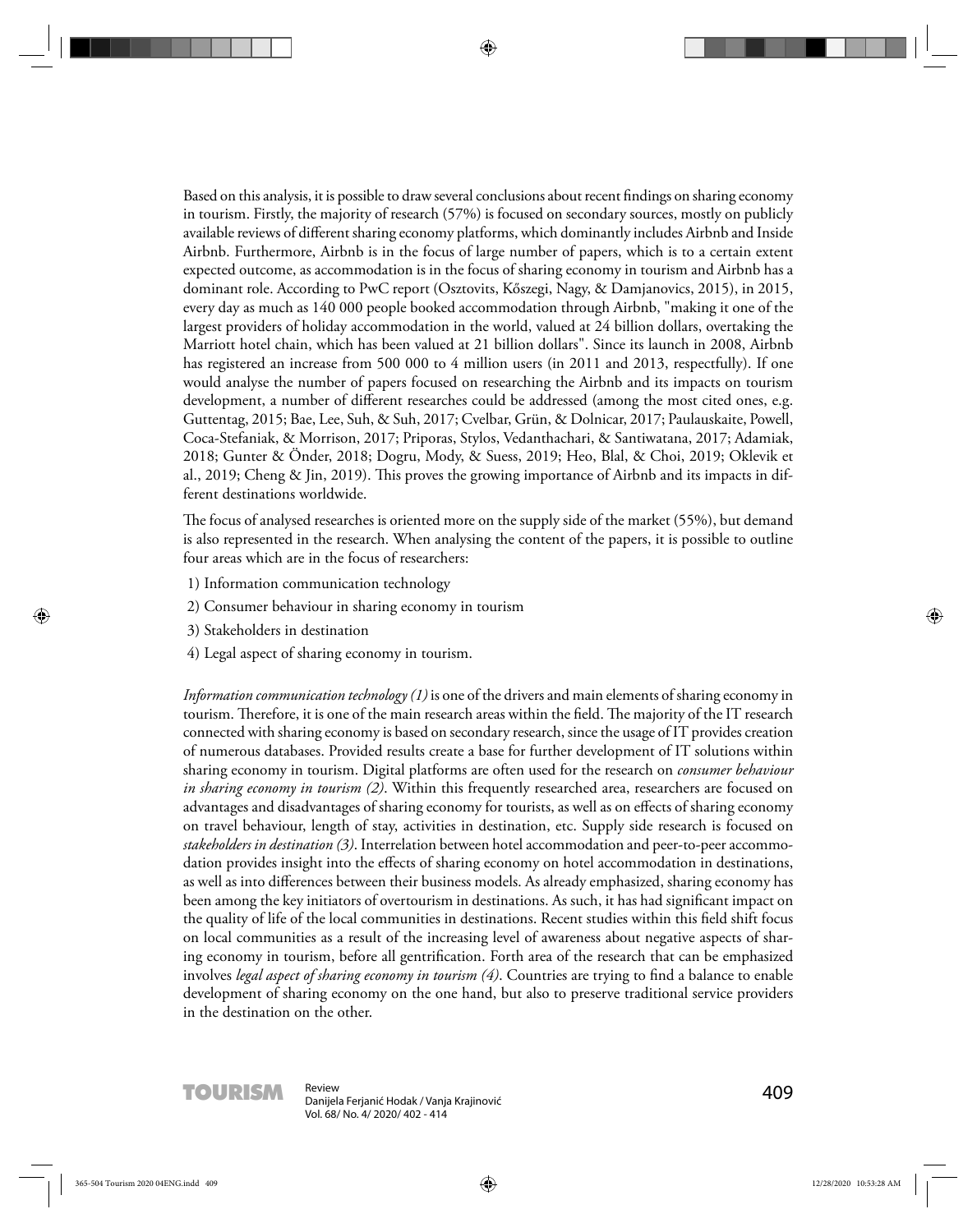Figures 3, 4, 5 & 6



**Analyses of research type, focus, publication year and researched countries for the top 23 most cited articles on sharing economy in tourism**

Source: Scopus database.

In the bibliographic analysis, the authors have emphasized significant increase in the number of articles published since 2016. If analyzing the most cited articles, the situation is quite similar. Articles published in 2016, 2017 and 2018 account for 92% of all citations. It is possible to expect that in few years' time, articles published in 2019 and 2020 will have a large share on most cited articles list. Namely, this field of study is growing rapidly and increasing number of researches is being published regularly (e.g. Andreu, Bigne, Amaro, & Palomo, 2020; Batle, Garau-Vadell, & Orfila-Sintes, 2020; Belarmino & Koh, 2020; Chica-Olmo, González-Morales, & Zafra-Gómez, 2020; Dogru et al., 2020a; Dogru et al., 2020b; Dogru et al., 2020c; Gunter, Önder, & Zekan, 2020; Marques & Gondim Matos, 2020; Mody & Hanks, 2020).

Although some of the researches include worldwide data, nevertheless majority of primary research is focused on specific area or county. Within the most cited articles, almost 40% of them refer to the

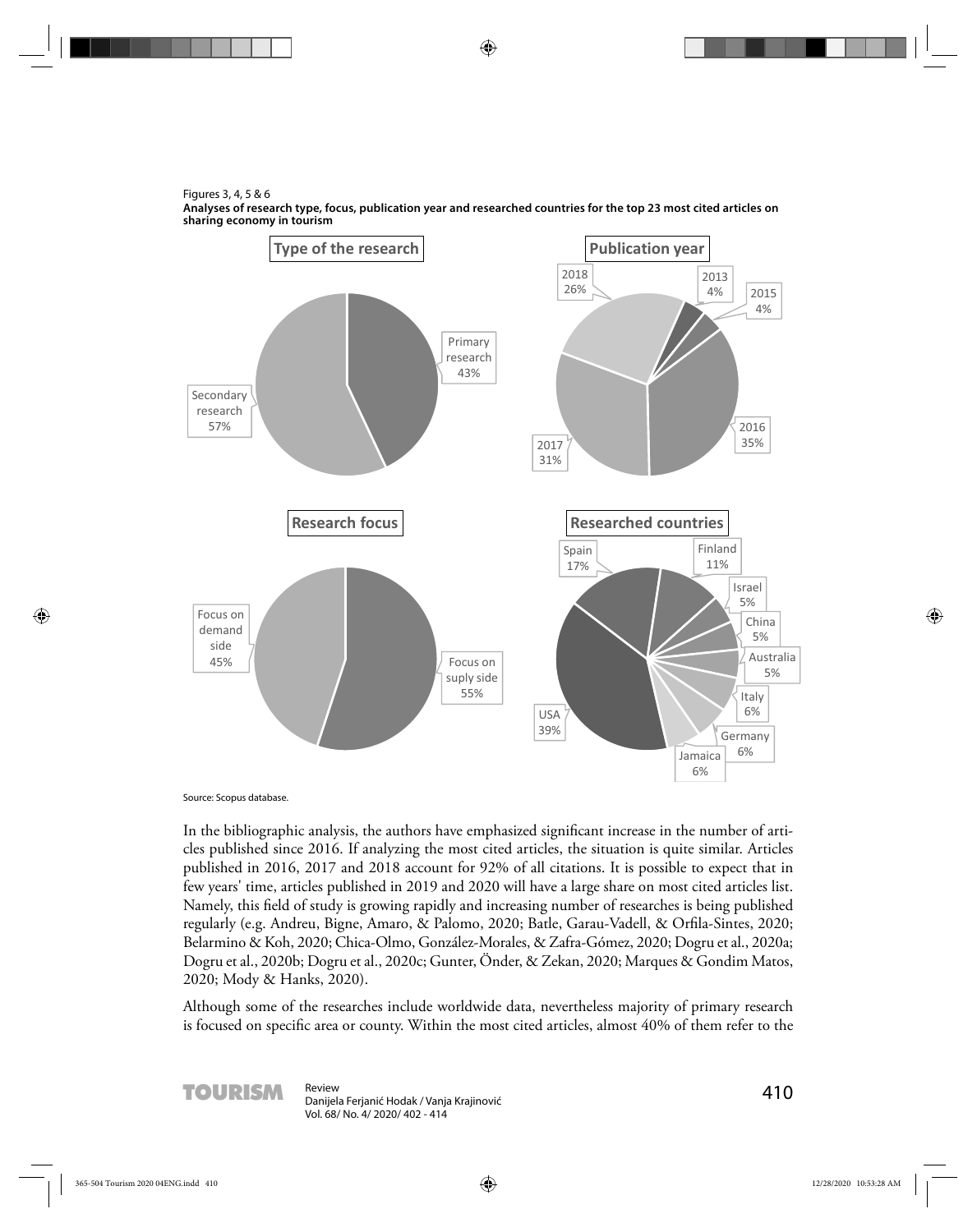USA, with Spain and Finland also having significant share (17% and 11%, respectfully). These results are expected, due to the fact that in the USA and Spain sharing economy in tourism is well developed and therefore it attracts the researchers' attention.

When referring to the research questions, it is possible to conclude that research conducted in this field has been corresponding with the growing importance of sharing economy in tourism. Namely, with increasing number of accommodation providers being included on different platforms related to sharing economy, the consequent increasing number of tourist arrivals is causing numerous changes on destination level. Therefore, recent research in sharing economy is becoming more focused on the issues of local communities and the changes in the quality of their lives caused by the sharing economy.

#### **4. Conclusion**

The concept of sharing economy has been applied to tourism and was developed within tourism beyond the expected outcome. Therefore, the impacts on destination level have exceeded to a certain extend the management potentials. In such environment it is somewhat expected that the interest of researchers in this field is increasing rapidly. The focus of this study was placed on the content analysis of "sharing economy in tourism" search in Scopus database in the period from 2009 to 2020. The search resulted with 305 published articles and among them, 23 with the highest citations were chosen for the content analysis.

Based on the research results, it is possible to conclude that majority of research within this field was published since 2016, which was rather expected, due to the increasing importance of Airbnb as one of the most commonly researched examples of sharing economy in tourism. Another outcome of Airbnb being in the focus of research is related to two most dominant markets placed in the center of the research – USA and Spain. Research areas focused on the issues of sharing economy in tourism are environmental sciences, computer science and earth and planetary science. Since sharing economy is focused on online communication and developing different platforms that would enable easier and more accessible exchange, the presence of this area in computer science is expected.

Research is dominantly focused on four different areas - information communication technology, consumer behaviour in sharing economy in tourism, stakeholders in destination and legal aspect of sharing economy in tourism. Overall, it can be concluded that sharing economy in tourism is rather interesting and profound research field. On one side it provides numerous potentials for tourism supply and demand to get involved in the exchange process, bringing benefits to both sides. On the other side, however, it has put a lot of burden on the local community, especially on those who are not directly involved in tourism exchange process. As elaborated in the paper, the negative aspect of sharing economy in tourism is related to the increasing number of service providers in tourism destinations, which reflects to the decreasing prices of goods and services, enabling exceeding number of tourists to visit different destinations. This can lead to overcrowding and consequently can be a cause of overtourism in destinations. Therefore, it is crucial for researchers in this field to focus more intensively on its impacts on the local communities and their quality of life.

The limitation of this research arises from including only one database, Scopus. However, since this database includes most relevant and reliable scientific journals, it could be argued that this limitation did not diminish findings of this particular research.

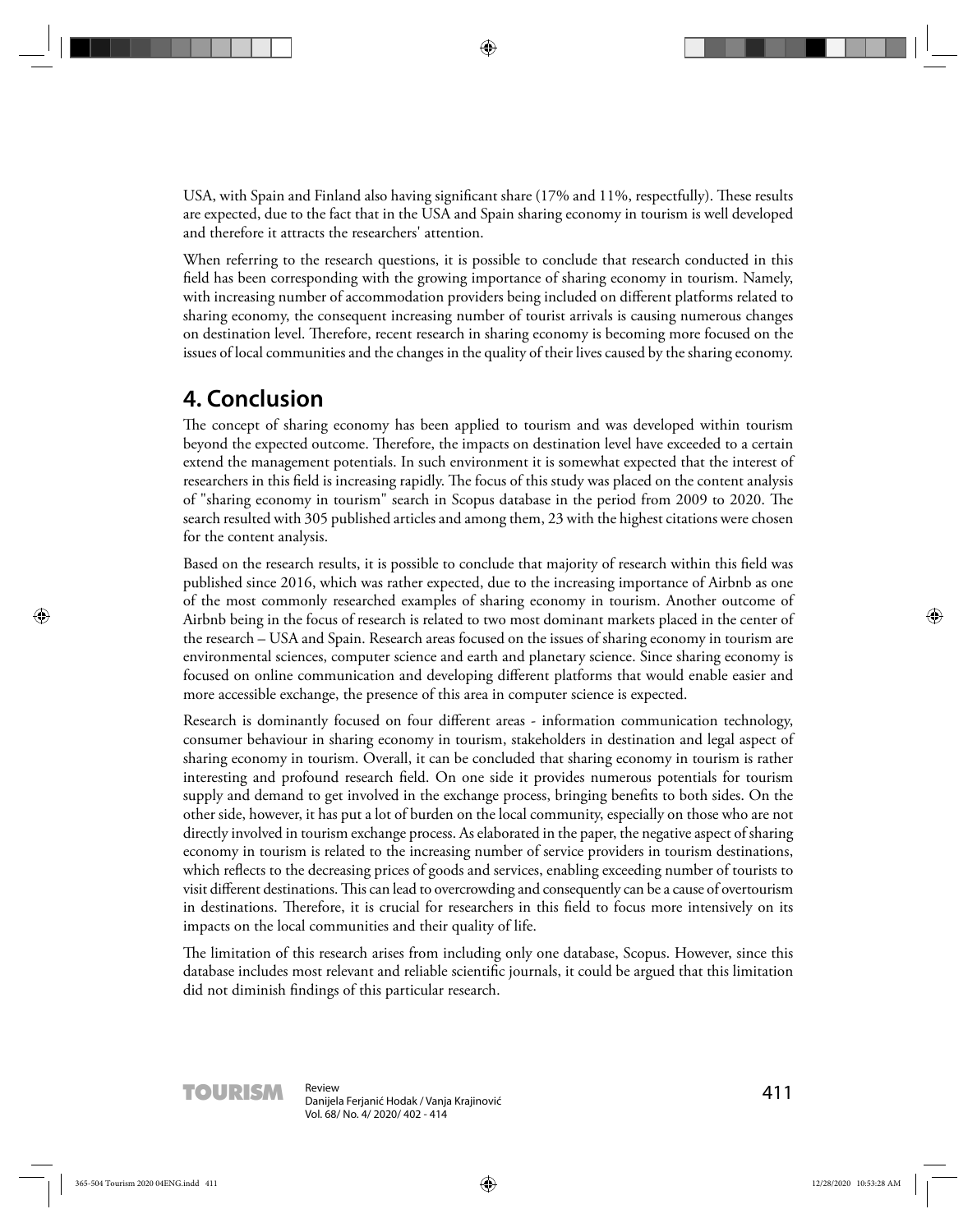#### **References**

Adamiak, C. (2018). Mapping Airbnb supply in European cities. Annals of Tourism Research, 71, 67-71.

- Andreu, L, Bigne, E., Amaro, S., & Palomo, J. (2020). Airbnb research: An analysis in tourism and hospitality journals. International Journal of Culture, Tourism, and Hospitality Research, 14(1), 2-20.
- Bae, S. J., Lee, H., Suh, E.-K., & Suh, K.-S. (2017). Shared experience in pretrip and experience sharing in posttrip: A survey of Airbnb users. Information and Management, 54(6), 714-727.
- Batle, J., Garau-Vadell, J. B., & Orfila-Sintes, F. (2020). Are locals ready to cross a new frontier in tourism? Factors of experiential PSP orientation in tourism. Current Issues in Tourism, 23(10), 1277-1290.
- Belarmino, A., & Koh, Y. (2020). A critical review of research regarding peer-to-peer accommodations. International Journal of Hospitality Management, 84, 102315.
- Bridges, J., & Vásquez, C. (2018). If nearly all Airbnb reviews are positive, does that make them meaningless? Current Issues in Tourism, 21(18), 2057-2075.
- Cheng, M., & Foley, C. (2018). The sharing economy and digital discrimination: The case of Airbnb. International Journal of Hospitality Management, 70, 95-98.
- Cheng, M., & Jin, X. (2019). What do Airbnb users care about? An analysis of online review comments. International Journal of Hospitality Management, 76, 58-70.
- Cheng, M. (2016a). Current sharing economy media discourse in tourism. Annals of Tourism Research, 60, 111-114.
- Cheng, M. (2016b). Sharing economy: A review and agenda for future research. International Journal of Hospitality Management, 57, 60-70.
- Chica-Olmo, J., González-Morales, J. G., & Zafra-Gómez, J. L. (2020). Effects of location on Airbnb apartment pricing in Málaga. Tourism Management, 77, 103981.
- Cvelbar, Lj. K., Grün, B., & Dolnicar, S. (2017). Which hotel guest segments reuses towels? Selling sustainable tourism services through target marketing. Journal of Sustainable Tourism, 25(7), 921-934.
- Dogru, T., Hanks, L., Mody, M., Suess, C., & Sirakaya-Turk, E. (2020a). The effects of Airbnb on hotel performance: Evidence from cities beyond the United States. Tourism Management, 79, 104090.
- Dogru, T., Mody, M., & Suess, C. (2019). Adding evidence to the debate: Quantifying Airbnb's disruptive impact on ten key hotel markets. Tourism Management, 72, 27-38.
- Dogru, T., Mody, M., Line, N., Suess, C., Hanks, L., & Bonn, M. (2020b). Investigating the whole picture: Comparing the effects of Airbnb supply and hotel supply on hotel performance across the United States. Tourism Management, 79, 104094.
- Dogru, T., Mody, M., Suess, C., McGinley, S., & Line, N. D. (2020c). The Airbnb paradox: Positive employment effects in the hospitality industry. Tourism Management, 77, 104001.
- Ert, E., Fleischer, A., & Magen, N. (2016). Trust and reputation in the sharing economy: The role of personal photos in Airbnb. Tourism Management, 55, 62-73.
- Forno, F., & Garibaldi, R. (2015). Sharing economy in travel and tourism: The case of home-swapping in Italy. Journal of Quality Assurance in Hospitality & Tourism, 16(2), 202-220.
- Gant, A. C. (2016). Holiday rentals: The new gentrification battlefront. Sociological Research Online, 21(3), 112-120.
- Germann Molz, J. (2013). Social networking technologies and the moral economy of alternative tourism: The case of couchsurfing.org. Annals of Tourism Research, 43, 210-230.
- Goodwin, H. (2017). The challenge of overtourism. Responsible Tourism Partnership Working Paper 4. Retrieved March 30, 2020, from http://www.millennium-destinations.com/uploads/4/1/9/7/41979675/rtpwp4overtourism012017.pdf
- Gunter, U., & Önder, I. (2018). Determinants of Airbnb demand in Vienna and their implications for the traditional accommodation industry. Tourism Economics, 24(3), 270-293.
- Gunter, U., Önder, I., & Zekan, B. (2020). Modeling Airbnb demand to New York City while employing spatial panel data at the listing level. Tourism Management, 77, 104000.

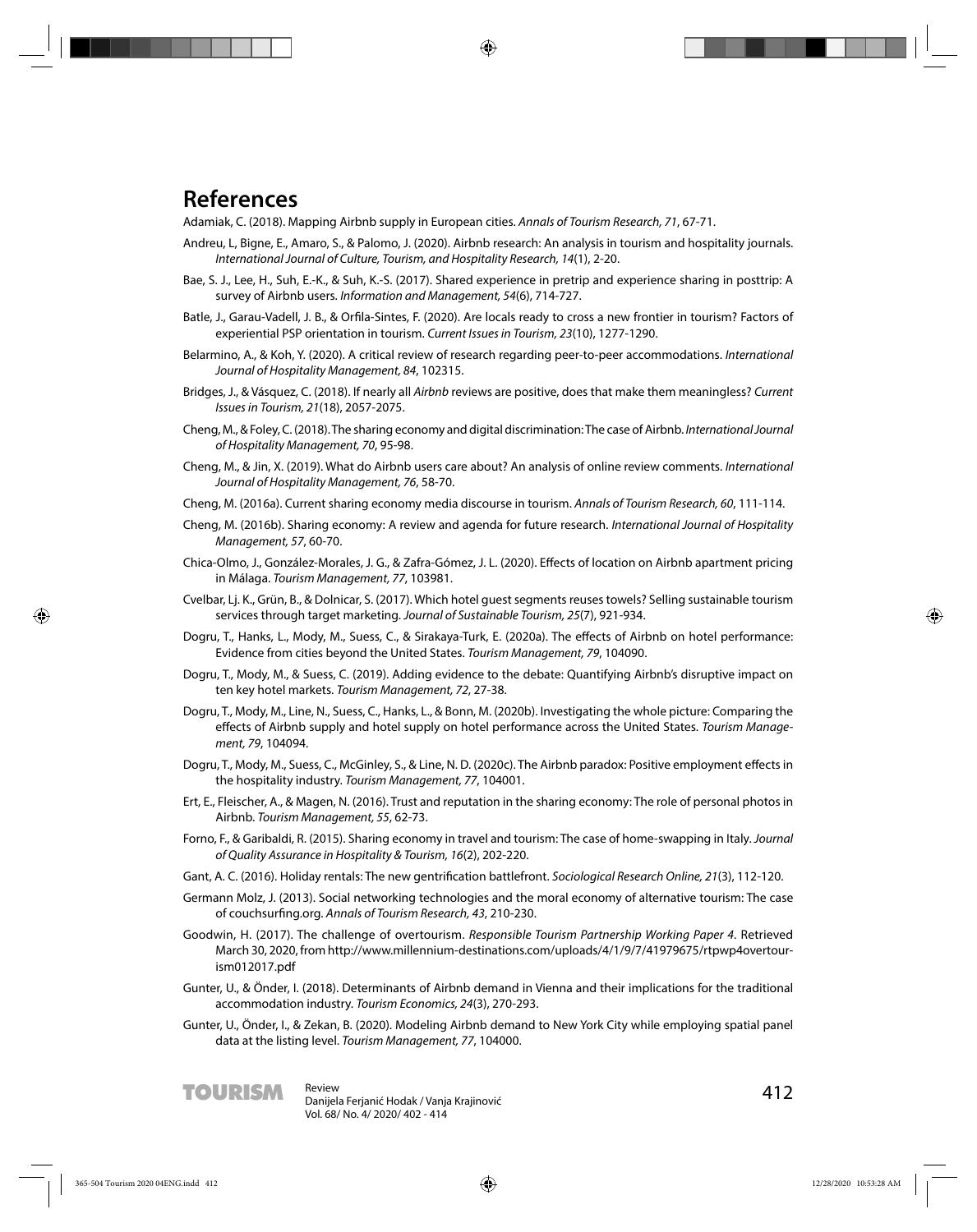- Gutiérrez, J., García-Palomares, J. C., Romanillos, G., & Salas-Olmedo, M. H. (2017). The eruption of Airbnb in tourist cities: Comparing spatial patterns of hotels and peer-to-peer accommodation in Barcelona. Tourism Management, 62, 278-291.
- Guttentag, D. (2015). Airbnb: Disruptive innovation and the rise of an informal tourism accommodation sector. Current Issues in Tourism, 18(12), 1192-1217.
- Heo, C. Y. (2016). Sharing economy and prospects in tourism research. Annals of Tourism Research, 58, 166-170.
- Heo, C. Y., Blal, I., & Choi, M. (2019). What is happening in Paris? Airbnb, hotels, and the Parisian market: A case study. Tourism Management, 70, 78-88.
- Investopedia. (n.d.). Sharing economy. Retrieved March 25, 2020, from https://www.investopedia.com/terms/s/ sharing-economy.asp
- Johnson, A.-G., & Neuhofer, B. (2017). Airbnb An exploration of value co-creation experiences in Jamaica. International Journal of Contemporary Hospitality Management, 29(9), 2361-2376.
- Karlsson, L., Kemperman, A., & Dolnicar, S. (2017). May I sleep in your bed? Getting permission to book. Annals of Tourism Research, 62, 1-12.
- Koens, K., Postma, A., & Papp, B. (2018). Is overtourism overused? Understanding the impact of tourism in a city context. Sustainability, 10(12), 4384.
- Krippendorf, K. (2012). Content analysis: An introduction to Its Methodology. Sage.
- Liang, S., Schuckert, M., Law, R., & Chen, C.-C. (2017). Be a "superhost": The importance of badge systems for peerto-peer rental accommodations. Tourism Management, 60, 454-465.
- Marques, L., & Gondim Matos, B. (2020). Network relationality in the tourism experience: Staging sociality in homestays. Current Issues in Tourism, 23(9), 1153-1165.
- Marr, B. (2016). The sharing economy What it is, examples, and how big data, platforms and algorithms fuel it. Retrieved March 26, 2020, from https://www.forbes.com/sites/bernardmarr/2016/10/21/the-sharing-economy-what-itis-examples-and-how-big-data-platforms-and-algorithms-fuel/#6ef6a0597c5a
- Martín Martín, J. M., Guaita Martínez, J. M., & Salinas Fernández, J. A. (2018). An analysis of the factors behind the citizen's attitude of rejection towards tourism in a context of overtourism and economic dependence on this activity. Sustainability, 10(8), 2851.
- Merriam Webster. (n.d.). Sharing economy. Retrieved March 25, 2020, from https://www.merriam-webster.com/ dictionary/sharing%20economy
- Mody, M., & Hanks, L. (2020). Consumption authenticity in the accommodations industry: The keys to brand love and brand loyalty for hotels and Airbnb. Journal of Travel Research, 59(1), 173-189.
- Mody, M. A., Suess, C., & Lehto, X. (2017). The accommodation experiencescape: A comparative assessment of hotels and Airbnb. International Journal of Contemporary Hospitality Management, 29(9), 2377-2404.
- Moreno-Gil, S., & Coca-Stefaniak, J. A. (2020). Overtourism and the sharing economy Tourism cities at a crossroads. International Journal of Tourism Cities, 6(1), 1-7.
- Oklevik, O., Gössling, S., Hall, C. M., Steen Jacobsen, J. K., Grøtte, I. P., & McCabe, S. (2019). Overtourism, optimisation, and destination performance indicators: A case study of activities in Fjord Norway. Journal of Sustainable Tourism, 27(12), 1804-1824.
- Oskam, J., & Boswijk, A. (2016). Airbnb: The future of networked hospitality businesses. Journal of Tourism Futures, 2(1), 22-42.
- Osztovits, Á., Kőszegi, Á., Nagy, B., & Damjanovics, B. (2015). Sharing or paring? Growth of the sharing economy. PriceWaterhouseCoopers Magyvaroszág Kft. Retrieved March 27, 2020, from https://www.pwc.com/hu/en/ kiadvanyok/assets/pdf/sharing-economy-en.pdf
- Panayiotopoulos, A., & Pisano, C. (2019). Overtourism dystopias and socialist utopias: Towards an urban armature for Dubrovnik. Tourism Planning & Development, 16(4), 393-410.
- Paulauskaite, D., Powell, R., Coca-Stefaniak, J. A., & Morrison, A. M. (2017). Living like a local: Authentic tourism experiences and the sharing economy. International Journal of Tourism Research, 19(6), 619-628.